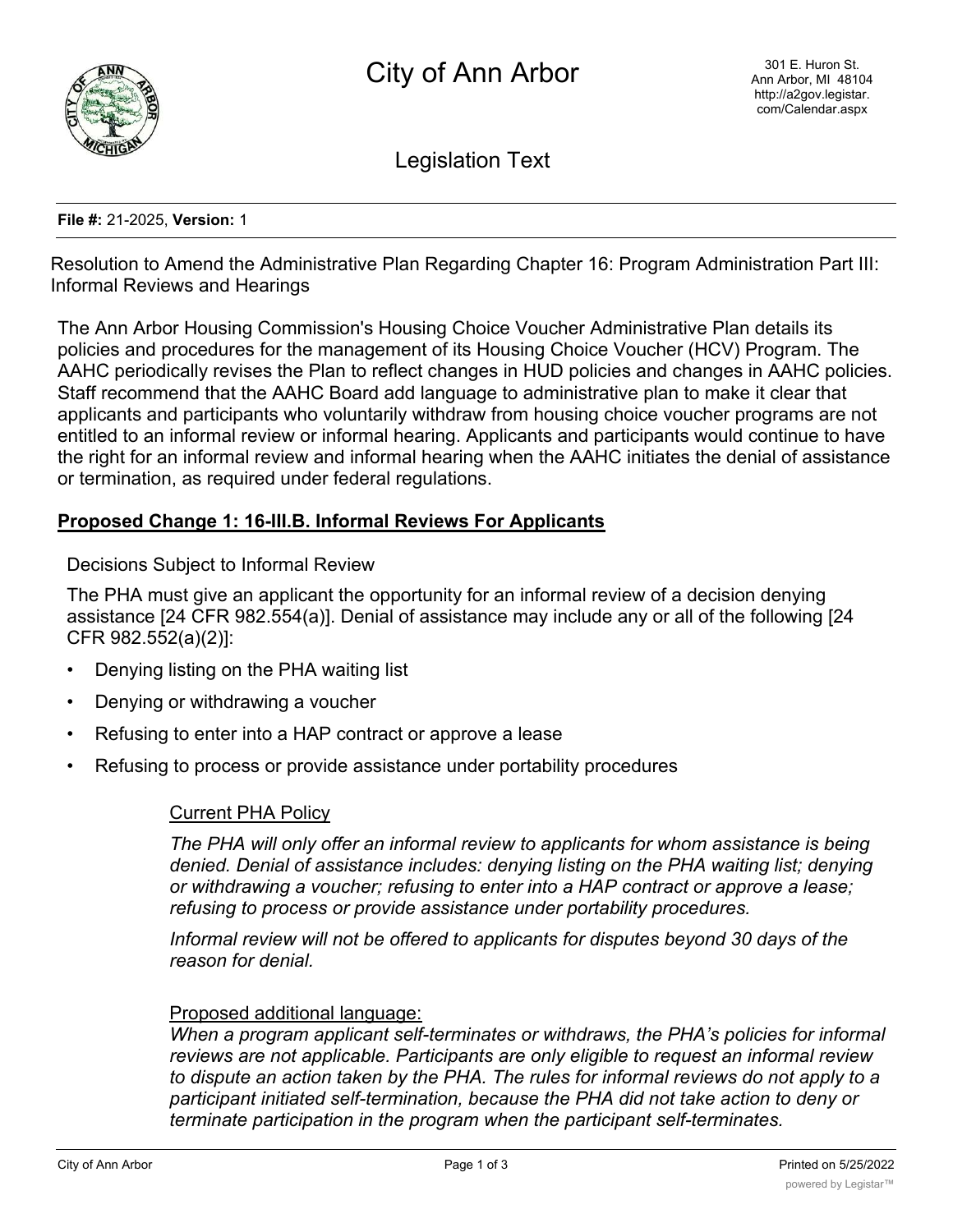# **Proposed Change 2: 16-III.C. Informal Hearings For Participants**

PHAs must offer an informal hearing for certain PHA determinations relating to the individual circumstances of a participant family. A participant is defined as a family that has been admitted to the PHA's HCV program and is currently assisted in the program. The purpose of the informal hearing is to consider whether the PHA's decisions related to the family's circumstances are in accordance with the law, HUD regulations and PHA policies.

The PHA is not permitted to terminate a family's assistance until the time allowed for the family to request an informal hearing has elapsed, and any requested hearing has been completed. Termination of assistance for a participant may include any or all of the following:

- Refusing to enter into a HAP contract or approve a lease
- Terminating housing assistance payments under an outstanding HAP contract
- Refusing to process or provide assistance under portability procedures

### **Decisions Subject to Informal Hearing**

Circumstances for which the PHA must give a participant family an opportunity for an informal hearing are as follows:

- A determination of the family's annual or adjusted income, and the use of such income to compute the housing assistance payment
- A determination of the appropriate utility allowance (if any) for tenant-paid utilities from the PHA utility allowance schedule
- A determination of the family unit size under the PHA's subsidy standards
- A determination that a certificate program family is residing in a unit with a larger number of bedrooms than appropriate for the family unit size under the PHA's subsidy standards, or the PHA determination to deny the family's request for exception from the standards
- A determination to terminate assistance for a participant family because of the family's actions or failure to act
- A determination to terminate assistance because the participant has been absent from the assisted unit for longer than the maximum period permitted under PHA policy and HUD rules
- A determination to terminate a family's Family Self Sufficiency contract, withhold supportive services, or propose forfeiture of the family's escrow account [24 CFR 984.303(i)]

Circumstances for which an informal hearing is not required are as follows:

- Discretionary administrative determinations by the PHA
- General policy issues or class grievances
- Establishment of the PHA schedule of utility allowances for families in the program
- A PHA determination not to approve an extension or suspension of a voucher term
- A PHA determination not to approve a unit or tenancy